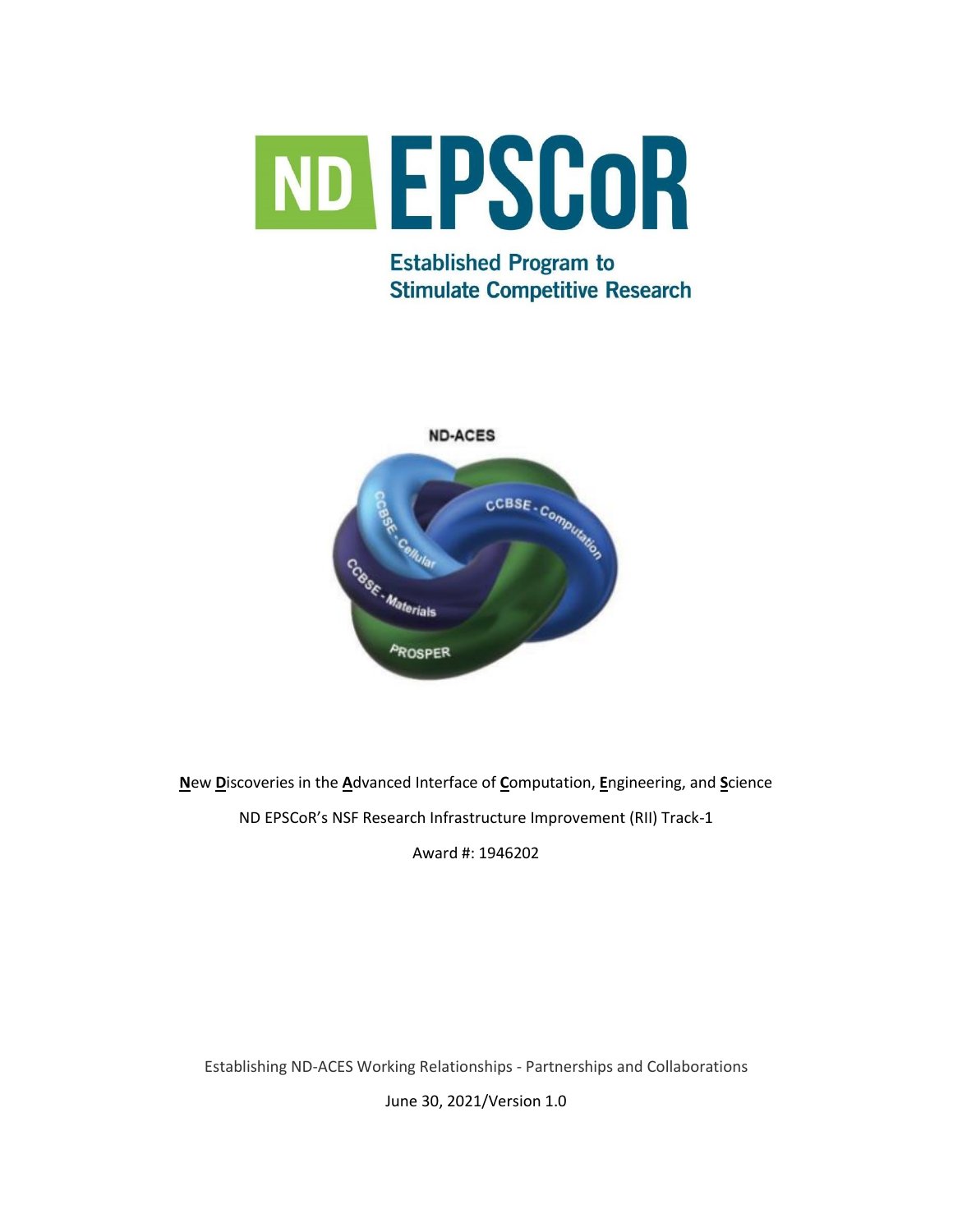#### **Introduction**

ND EPSCoR's initiated a \$20M five-year National Science Foundation (NSF) Research Infrastructure Improvement (RII) Track-1 cooperative agreement on July 1, 2020; New Discoveries in the Advanced Interface of Computation, Engineering, and Science (ND-ACES). Contained within all NSF RII Track-1 cooperative agreements are the components of intellectual merit (ND-ACES Center for Cellular Biointerfaces in Science and Engineering [CCBSE]) and broader impacts (ND-ACES PROmoting Sustainable Partnerships in Education and Research [PROSPER]. ND-ACES PROSPER has four elements that are integrated to the CCBSE and with each other: 1) Education and Workforce Development, 2) Broadening Participation, 3) Partnerships and Collaborations, and 4) Communication and Dissemination. The combined and integrated efforts of CCBSE and PROSPER will position ND-ACES as ND's leading scientific and educational resource.

The anticipated ND-ACES outcomes are to:

- create new knowledge that expands ND's bioscience research, capacity, and expertise; catalyze ND's research/ computing capabilities; increase success in federal funding; support translation of research into use; inform citizens.
- establish diverse and sustainable bioscience/ STEM education and professional development pathways; seek to broaden the participation of underrepresented communities.
- impact beyond the project with partnerships and expanded internships

ND-ACES builds upon university-based scientific and translational research to increase capacity and competitiveness that will help drive the growth of ND's broad and emerging biosciences ecosystem. ND-ACES seeks to build North Dakota's research capacity to better understand design rules that govern *in vitro* biointerfaces and influence *in vivo* decisions surrounding the understanding of biochemistry and the cell biology of cancer cells and tumors. ND-ACES expands capacity by leveraging investments to generate new knowledge and increase ND's competitiveness in this arena.

Researchers within ND-ACES' Center for Cellular Biointerfaces in Science and Engineering (CCBSE) will work collaboratively to use computational modeling to achieve an improved interdisciplinary and convergent understanding of biological and engineered materials biointerfaces as related to cancer and cancer metastasis; expand expertise in novel cellular growth and analysis paradigms for mimicking the *in vivo* environment; catalyze research/computing capabilities; support the translation of research into use through products, partnerships, and collaborations with various stakeholders; and, inform ND's citizens.

To address the clinical need for more robust *in vivo*-like biointerfaces, CCBSE will rely on a coordinated effort across three pillars of scientific inquiry: 1) materials design at biointerfaces; 2) cellular systems at materials interface; and, 3) computation, machine learning, and predictive modeling. Computationally created design rules can enhance predictability of cellular responses to material surface characteristics and provide fundamental information to address many bioscience challenges. Thus, the integration of computational modeling as a prominent research tool allows for more extensive testing than possible with trial-and error methods. This acceleration of the design, manufacture, and validation stages not only provides quicker materials authentication for use in biologic applications to produce more *in vivo*like behaviors but also offers a more streamlined laboratory method of predicting cellular responses while creating a directed workflow that expedites progress.

Industry and medical sector growth points to the tremendous potential of the bioscience sector within ND. Thus, in concert with CCBSE activities, ND-ACES will expand North Dakota's emerging biosciences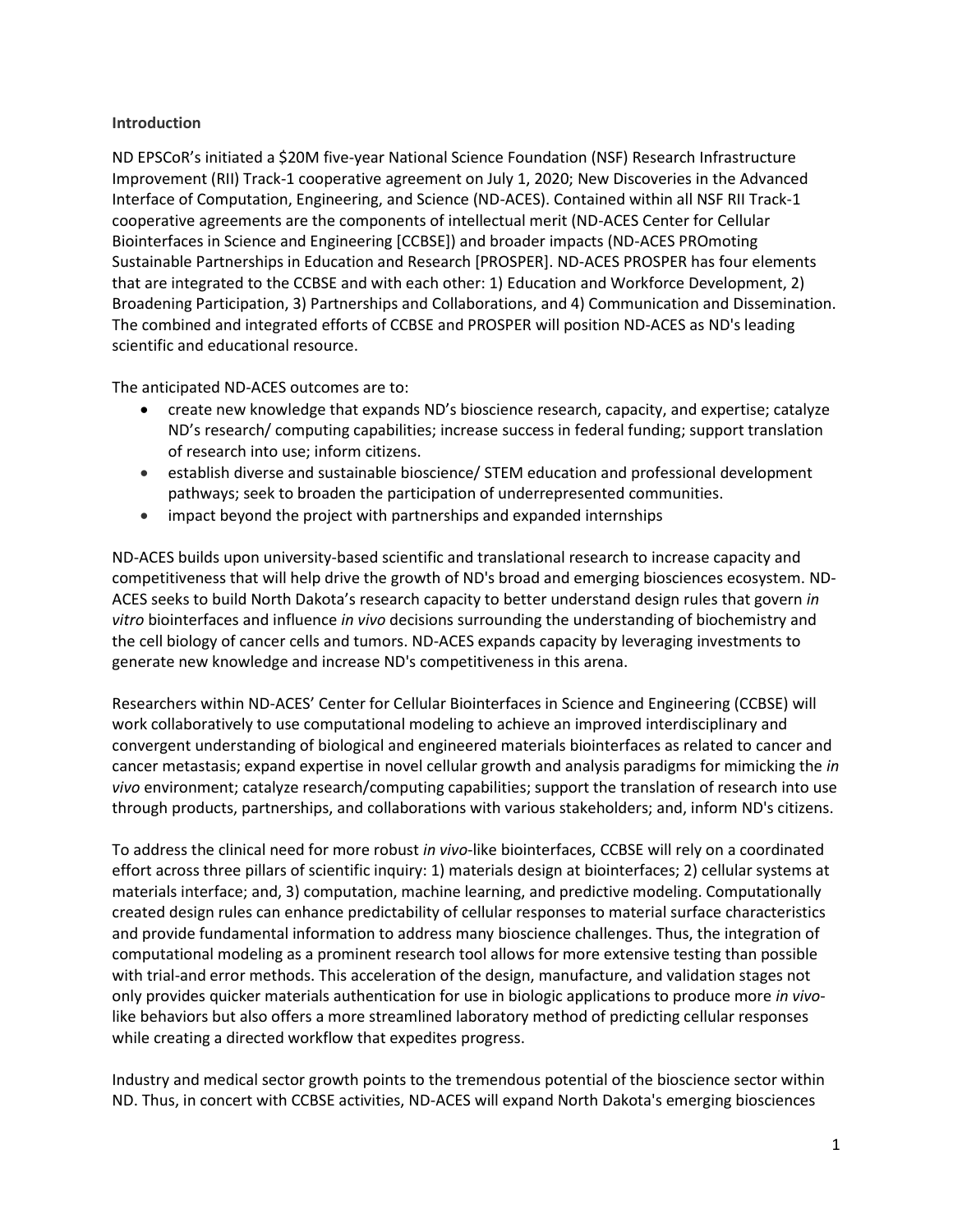capacity through a STEM-enabled, well-trained workforce through the work of Promoting Sustainable Partnerships in Education and Research (PROSPER). PROSPER's efforts will incorporate both faculty and students at all participating institutions in collaborative research, early career development, education enhancement, and outreach to increase the abilities of early career faculty, increase advanced scientific computing capabilities, and broaden the participation and number of STEM undergraduate and graduate students. ND's K-12 sectors are also crucial to a sustainable ND STEM pathway; thus, another key component will be education and outreach in rural and tribal K-12 schools. Teachers, particularly those in grades 6-12, will receive tools to expose and engage their students in biosciences inquiry. Additionally, a suite of communication activities will engage, inform, and educated ND stakeholders and citizens, and national audiences about ND-ACES scientific and outreach efforts. Finally, to bring the new knowledge and companion products to industry, focused activities will build or expand on existing collaborative industry/medical partnerships. This i

# **ND-ACES Partnerships and Collaborations**

The goal of the Partnerships and Collaborations (P&C) element is to ensure sustained educational and economic impact beyond the ND-ACES project. This goal will be realized through a variety of activities that assist ND-ACES researchers in forming partnerships and collaborations (particularly with industry in North Dakota and the region) and promoting North Dakota's research competitiveness, innovation, and bioscience pipeline development.

ND-ACES **internal collaborations (collaborations-I)** are relationships between ND-ACES participants, which have produced an ND-ACES related output/product (e.g., publication, patent, proposal, testing agreement, educational module/utilized lesson plan, etc.).

ND-ACES **external collaborations (collaborations-E)** are relationships between ND-ACES participants with non-ND-ACES participants/researchers at other not-for-profit academic institutions or national laboratories that has produced an ND-ACES related output/product (e.g., publication, patent, proposal, testing agreement, lesson plan/educational module). There are several types of external collaborations:

- Jurisdictional a collaboration with an individual/researcher at a not-for-profit academic institution (located in North Dakota), which has produced an ND-ACES related output/product.
- National a collaboration with a researcher at a not-for-profit academic institution or national laboratory (located outside of North Dakota), which has produced an ND-ACES related output/product.
- International a collaboration with a researcher at a not-for-profit academic institution or laboratory (located outside of the United States), which has produced an ND-ACES related output/product.

ND-ACES **partnerships** is a relationship between a ND-ACES participant and an individual(s)/ researcher(s) within industry, economic development entities, or regional bioscience or health research organizations that has produced an ND-ACES related output/product (e.g., publication, patent, proposal, testing agreement, educational material, etc.).

# **Baseline ND-ACES-related Collaborations (I and E) and Partnerships**

The P&C team asked ND-ACES senior personnel to participate in three baseline surveys to document relationships (collaborations [I and E] and partnerships) existing prior to the start of the cooperative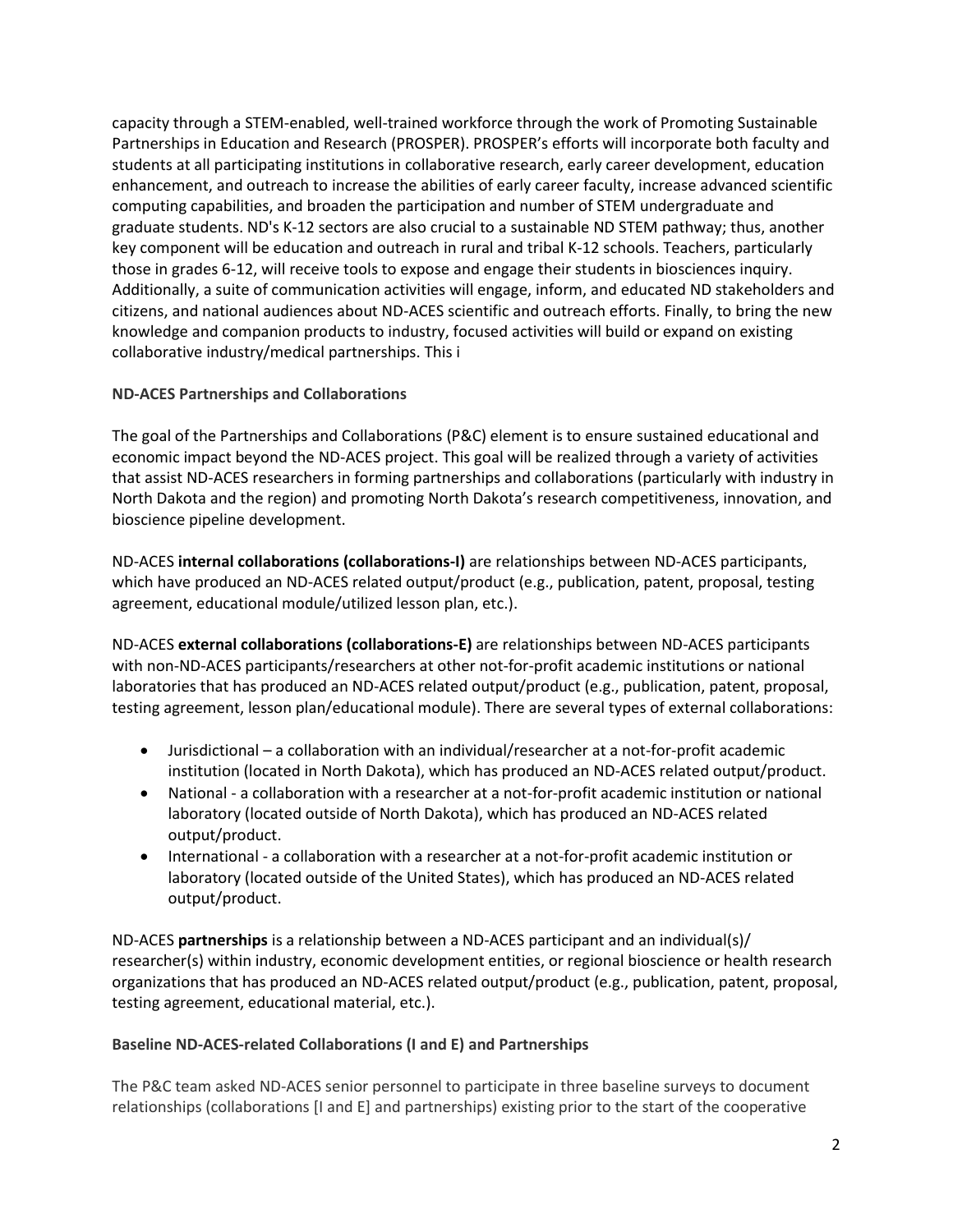agreement (July 1, 2020), and which had produced a ND-ACES topic related output/product (e.g., publication, patent, proposal, testing agreement, educational module, etc.).

## ND-ACES Baseline Collaborations-I

Prior/existing relationships between ND-ACES senior personnel were measured during the ND-ACES strategic planning session (Figure 1). Thirty-four of the 42 ND-ACES senior personnel (>80%) reported prior collaborative relationships with other team members which had produced a ND-ACES related output/product (e.g., publication, patent, proposal, testing agreements, and outreach programming). Twelve of 42 (>28%) of the 42 reported CCBSE-like collaborations (Figure 1) and 24 of the 42 (>57%) reported PROSPER-like collaborations (Figure 2). Two of 42 reported collaborations with other ND-ACES team members in both CCBSE and PROSPER categories.



In the three years prior to ND-ACES, senior personnel reported receipt of 88 external awards totaling ~\$69.7M. Of those 88 awards, only two were collaborative (I) efforts between ND-ACES senior personnel (shown in red): 1) \$495,524 NSF campus cyberinfrastructure award (2018, #1826993, Bergstrom and Skow) and 2) \$884,596 NSF major research instrumentation and data cyberinfrastructure award (2020 #2019077, Rasulev, Katti, D., Kilina, Hoang, and Skow). *[NOTE: Hoang replaced Skow as senior personnel on the ND-ACES cooperative agreement in February 2021.]*

ND-ACES Baseline Collaborations-E Prior/existing relationships between ND-ACES senior personnel and non-ND-ACES participants/ researchers at other not-for-profit academic institutions or national laboratories were measured during the first month of the NSF RII Track-1 cooperative agreement. Prior to the

**Figure 1. ND-ACES related baseline CCBSE collaborations-I.**

start of ND-ACES (July 1, 2020), 16 ND-ACES senior personnel reported 35 unique collaborations across 20 academic institutions (Figure 3). Of those institutional collaborations, three were internal to the state (designated by the green line in Figure 3) and 17 were external to the state. Of the 17 external institutional collaborations, 16 were domestic (within the United States, designated by the blue line in Figure 3) and one was international (designated by the yellow line in Figure 3).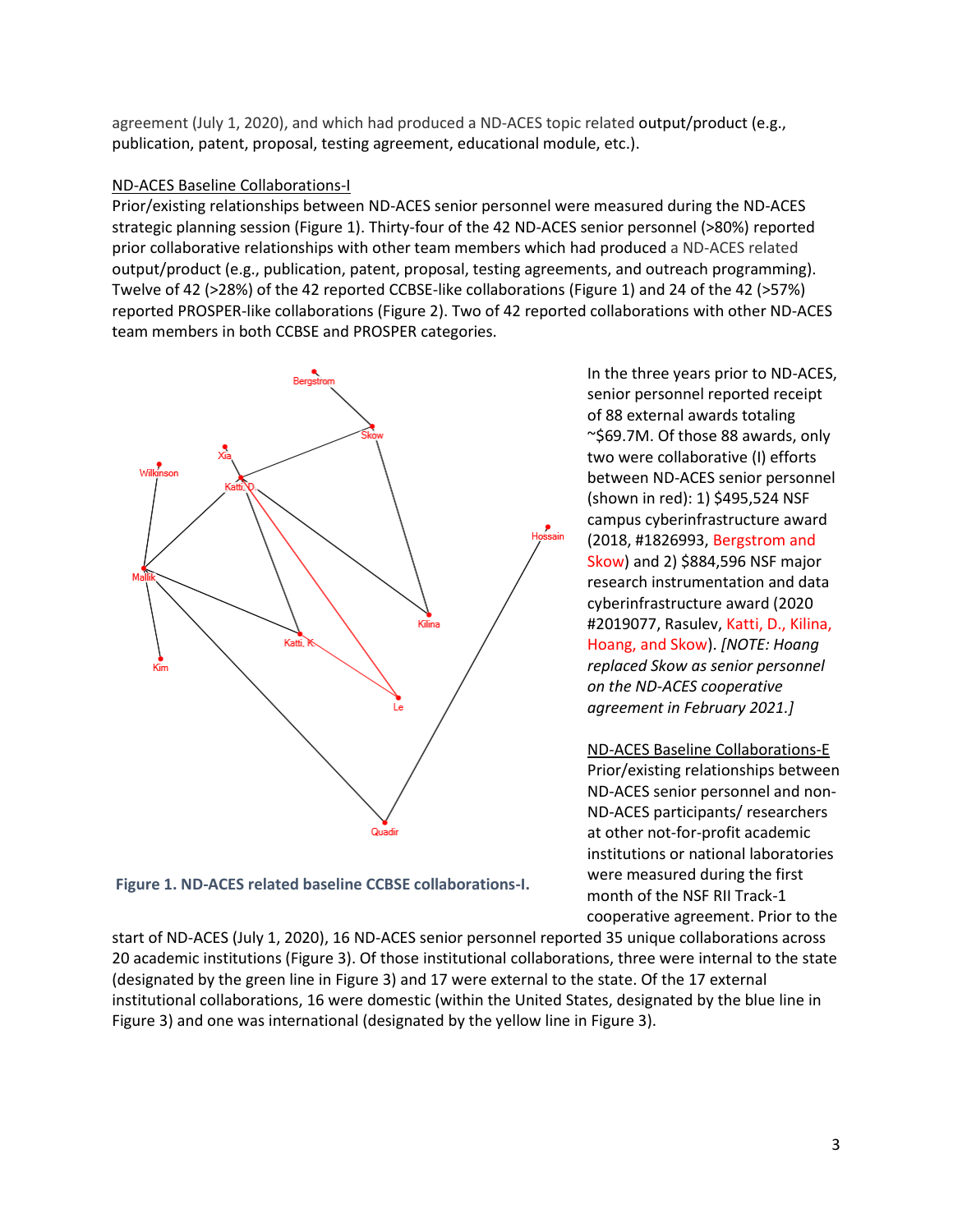

**Figure 2. ND-ACES related baseline PROSPER collaborations-I (ND EPSCoR State Office staff and PI/Co-PI designated in purple).**



**Figure 3. ND-ACES baseline collaborations-E (ND-ACES personnel are in red and purple [ND EPSCoR State Office staff and PI/Co-PIs] and external collaborators are in black).**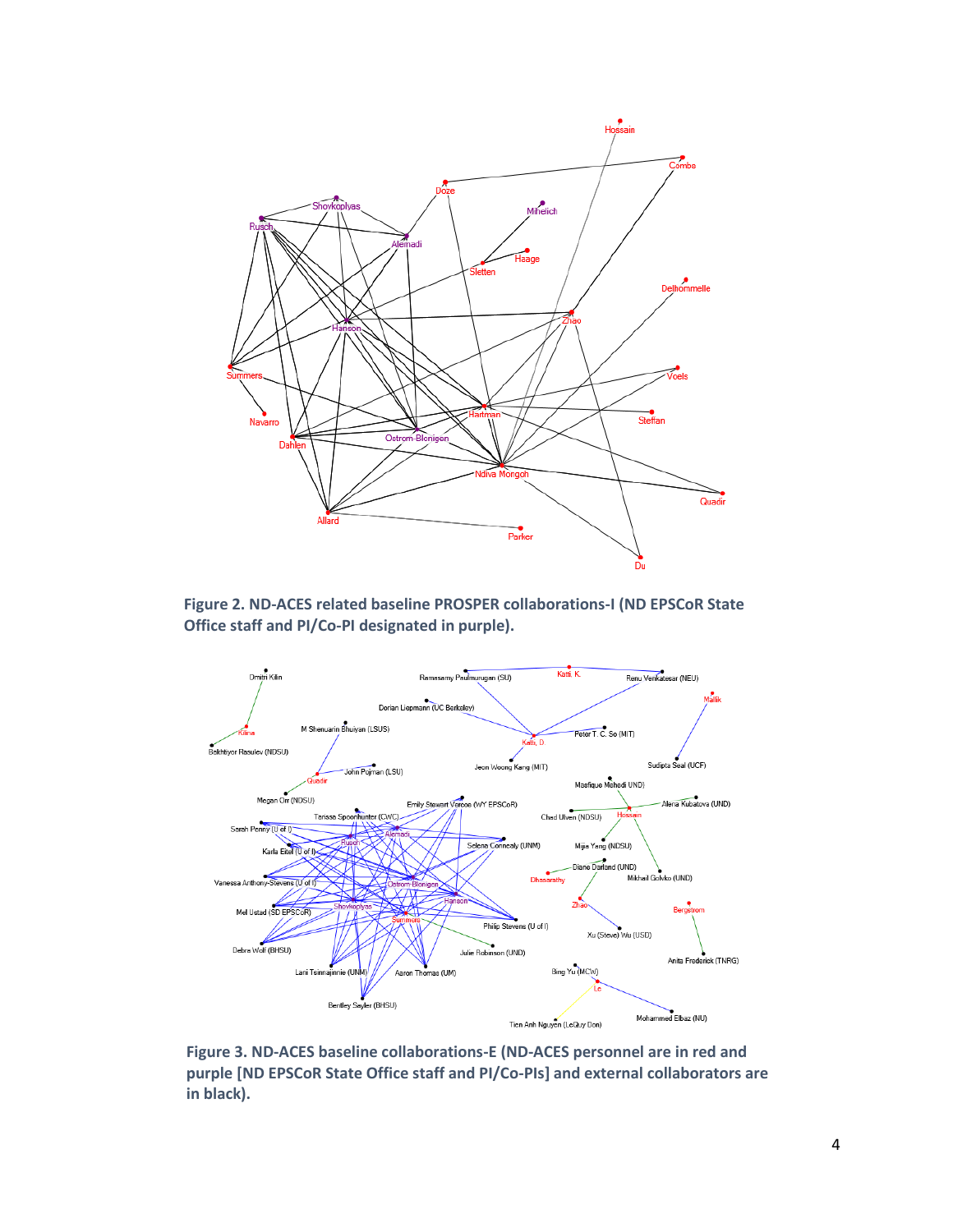

**Figure 4. ND-ACES related baseline partnerships (ND-ACES personnel are in red) and partners are in green.**

ND-ACES Baseline Partnerships Prior/existing relationships between ND-ACES senior personnel and individual(s)/researcher(s) within industry, economic development entities, or regional bioscience or health research organizations were also measured during the first month of the NSF RII Track-1 cooperative agreement. In this survey, five ND-ACES senior personnel reported five unique partnerships with two Fargo, ND-based organizations (Figure 4): 1) Sanford Health (four partnerships, shown in green) and 2) Veteran's Affairs (one partnership, shown in black).

### **Year 1 Partnerships and Collaborations Summary**

Throughout Year 1, the P&C team met with subject matter experts at the state's research universities (North Dakota State University and the University of North

Dakota) to determine a plan for Year 2 P&C communication efforts, to identify commercialization protocols, and to promote the enrollment of ND-ACES participants in **SHARPhub** - a National Institutes of Health (NIH) Small Business Technology Transfer (STTR) grant that "provides resources and assistance to help turn early-stage life sciences technologies into viable startup companies" within Kansas, Nebraska, Oklahoma, North Dakota (through the University of North Dakota), and South Dakota. As of June 30, 2021, five of the 27 CCBSE senior personnel had enrolled in SHARPhub. The Year 1 metric was to have 25% (6-7 CCBSE researchers) enrolled. The P&C team will work closely with the CCBSE senior personnel in Year 2 to determine the obstacles that prevented CCBSE researchers from enrolling.

During Year 1, the P&C team developed a panel workshop, *ABC's of Patents and Commercialization Roundtable,* for the ND EPSCoR Annual State Conference in April 2021. Panel participants included Holly Gabriel, MPH, MLS, Business, Government Documents, & Patents Librarian, housed at UND; Jolynne Tschetter, Ph.D., Executive Director, Industry Engagement & Intellectual Property, NDSU; Amy Whitney, Ed.D., MBA, Director, Center for Innovation, UND; and Brian Kalk, Ph.D., Executive Director, Research and Technology Park, NDSU.

Finally, due to the COVID-19 pandemic, many ND-ACES participating institutions closed for a period of time (3 primarily undergraduate institutions [PUIs] and 1 master's college/university [MCU]) or remain closed (4 tribal colleges/universities [TCUs]), which delayed P&C efforts to confirm IP protocols or to work with the TCUs to better understand how tribal laws impact IP disclosures. The pandemic also delayed conversations with the other EPSCoR states participating in SHARPhub.